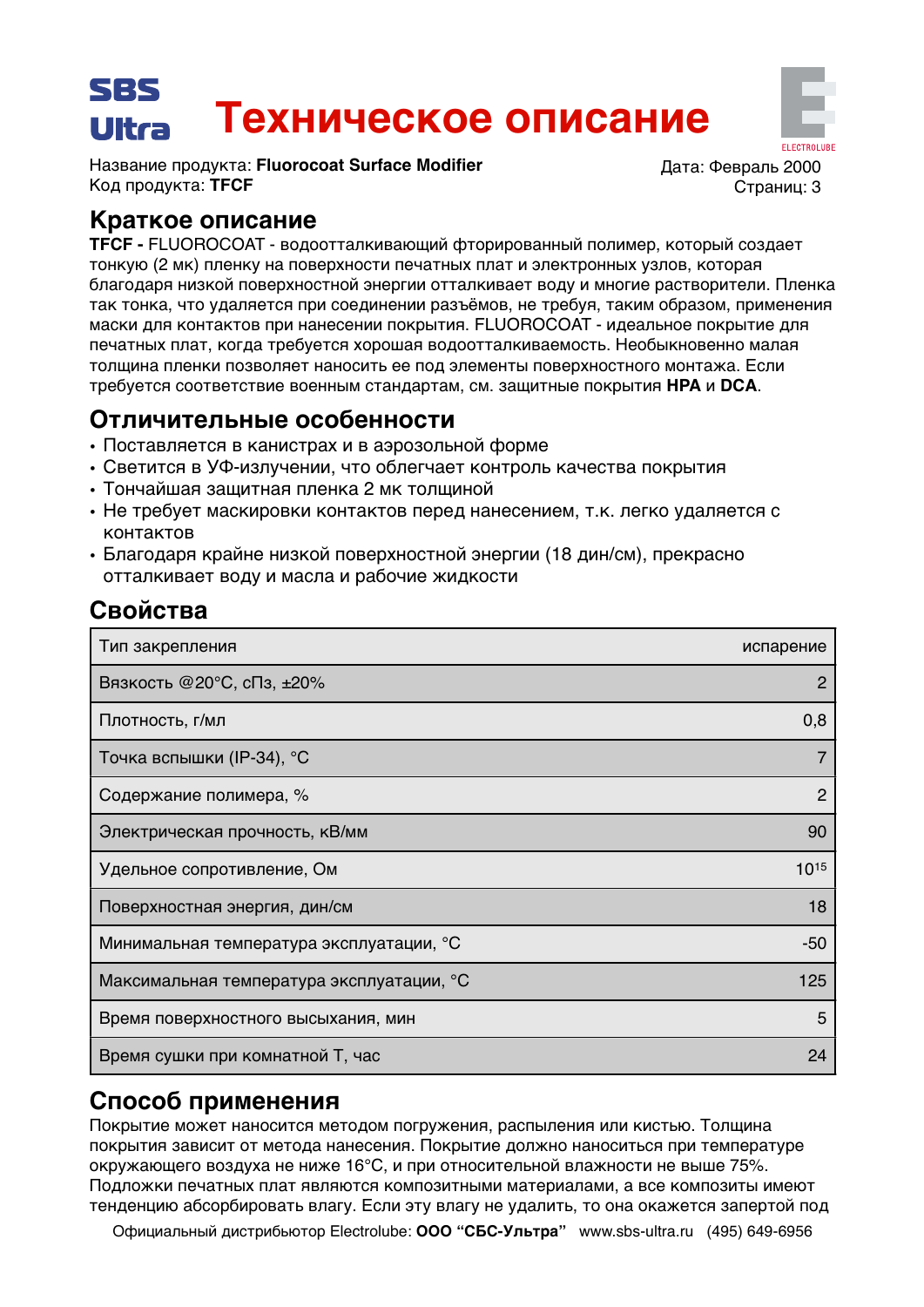покрытием со всеми вытекающими последствиями. Поэтому сушка плат (желательно под вакуумом) непосредственно перед нанесением защитного покрытия крайне важна, если необходимо добиться максимальной степени защиты. Перед началом работы композицию необходимо тщательно перемешать, после чего дать ей отстояться по крайней мере 2 часа, пока не отойдут все пузырьки воздуха.

Покрытие содержит добавки, светящиеся в УФ излучении, что существенно облегчает контроль качества нанесения покрытия.

### Мойка перед нанесением покрытия

Перед нанесением покрытия платы должны быть тщательно очищены. Это необходимо для обеспечения адгезии. Кроме того, остатки флюса, если они не удалены, обуславливают коррозию под покрытием. Electrolube производит гамму эффективных озонобезопасных композиций для мойки печатных плат как на основе углеводородов, так и на водной основе. Все они обеспечивают очистку, в соответствии с военным стандартом чистоты.

#### Нанесение покрытия методом погружения

Метод погружения обычно обеспечивает толщину примерно 25 микрон. Идеальная вязкость композиции для метода погружения 180 - 200 сПз @20°С. Если используется негерметичное оборудование, то растворитель имеет тенденцию испаряться, что приводит к повышению вязкости. Поэтому вязкость должна проверяться регулярно на вискозиметре или методом истечения, и при необходимости корректироваться посредством добавления рекомендованного в разделе "Разбавители" разбавителем. Плата должна погружаться в раствор медленно, чтобы не захватывать с собой воздух, и, по возможности, в положении близком к вертикальному. Дать плате побыть в погруженном состоянии примерно 1 минуту с тем, чтобы избавиться от захваченных при погружении пузырьков воздуха. Затем плата ОЧЕНЬ МЕДЛЕННО извлекается из раствора. Чем меньше скорость извлечения, тем равномернее толщина покрытия. Извлеченную плату надо подержать над ванной, чтобы стекли излишки покрытия. Затем плата помещается в сушильный шкаф.

#### Нанесение покрытия распылением

Покрытие в аэрозольной форме готово к употреблению. Материал в неаэрозольной форме необходимо разбавить рекомендованным в разделе "Разбавители" разбавителем. Оптимальная вязкость зависит от используемого оборудования и условий нанесения. Данное покрытие предназначено как для ручного распыления, так и для автоматического оборудования. Распыляющая головка должна быть подобрана в соответствии с вязкостью. Необходимое давление в пределах от 280-340 кН/м<sup>2</sup>. Спрей должен направляться с разных сторон под разными углами, чтобы обеспечить нанесение покрытия в труднодоступных местах, включая поверхность под электронными компонентами. Затем плата помещается в сушильный шкаф.

#### Нанесение покрытия кистью

Используйте хорошую мягкую кисть, которая не оставляет следов и не повредит компоненты и соединения.

# Двойной слой

Как правило, одного слоя покрытия вполне достаточно. Если же по каким-то причинам требуется второй слой, то он может быть нанесен после высыхания первого слоя. Этим достигается хорошее соединение слоев.

### Ремонт плат с покрытием

При необходимости ремонта платы, покрытие легко удаляется трением.

# Разбавители

Для понижения вязкости покрытия к нему добавляется углеводородный растворитель.